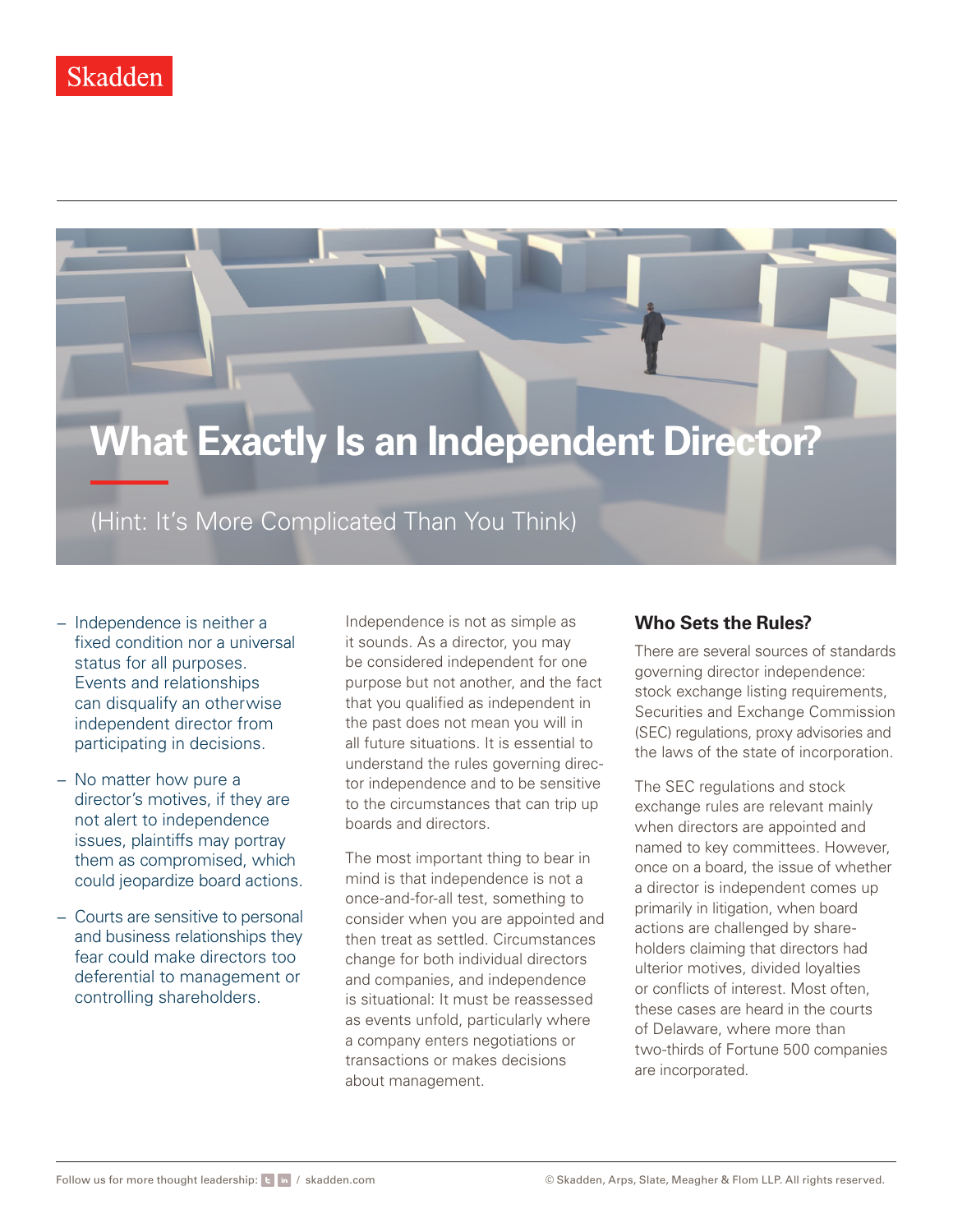*One decision referred to a controlling shareholder "as the 800-pound gorilla whose urgent hunger for the rest of the bananas is likely to frighten less powerful primates like putatively independent directors who might well have been hand-picked by the gorilla (and who at the very least owed their seats on the board to his support)."*

> **Stock exchange rules.** Both the New York Stock Exchange and

Nasdaq require that listed company boards have a majority of independent directors, and each exchange sets criteria. The focus is on independence from management so directors can exercise autonomous judgment. To qualify as independent for this purpose, directors cannot hold management positions at the company, its parents or subsidiaries, and former executives are not considered independent for three years after their departures. Other rules are meant to ensure that independent directors are not overly reliant on the company financially. For example, a director does not qualify as independent if they or their families received more than \$120,000 in compensation from the company in any 12-month period in the prior three years. These standards make sense, since their purpose is to ensure that board members act at an arm's length from management and controlling influences.

Directors also need to keep in mind that proxy advisory firms sometimes apply more stringent independence

tests than the stock exchanges. A proxy advisor may not consider a director nominee independent and may recommend that shareholders not vote for that nominee, even if the person is deemed independent under the stock exchange standards.

**Delaware law.** Delaware law is much more situation-specific and has focused on ensuring directors remain free of conflicts during particular board actions.

Much of the relevant Delaware law governing director independence has evolved through litigation over transactions involving an insider or controlling shareholder, where approval by independent outside directors is required. These situations can place directors' conduct under a microscope. And, no matter how pure a director's motives and how dedicated they are to doing the right thing, if not alert to established guidelines on independence and not considering them on an ongoing basis, they may set themselves up to be attacked by plaintiffs as compromised and conflicted. They could also face personal liability for their role in board actions if they are ultimately found to have breached their fiduciary duties.

## **Situations That Can Cast Doubt on Directors' Independence**

Few shareholder lawsuits go all the way through a trial. As a consequence, much of the law governing director conduct stems from rulings made in the early stages of litigation,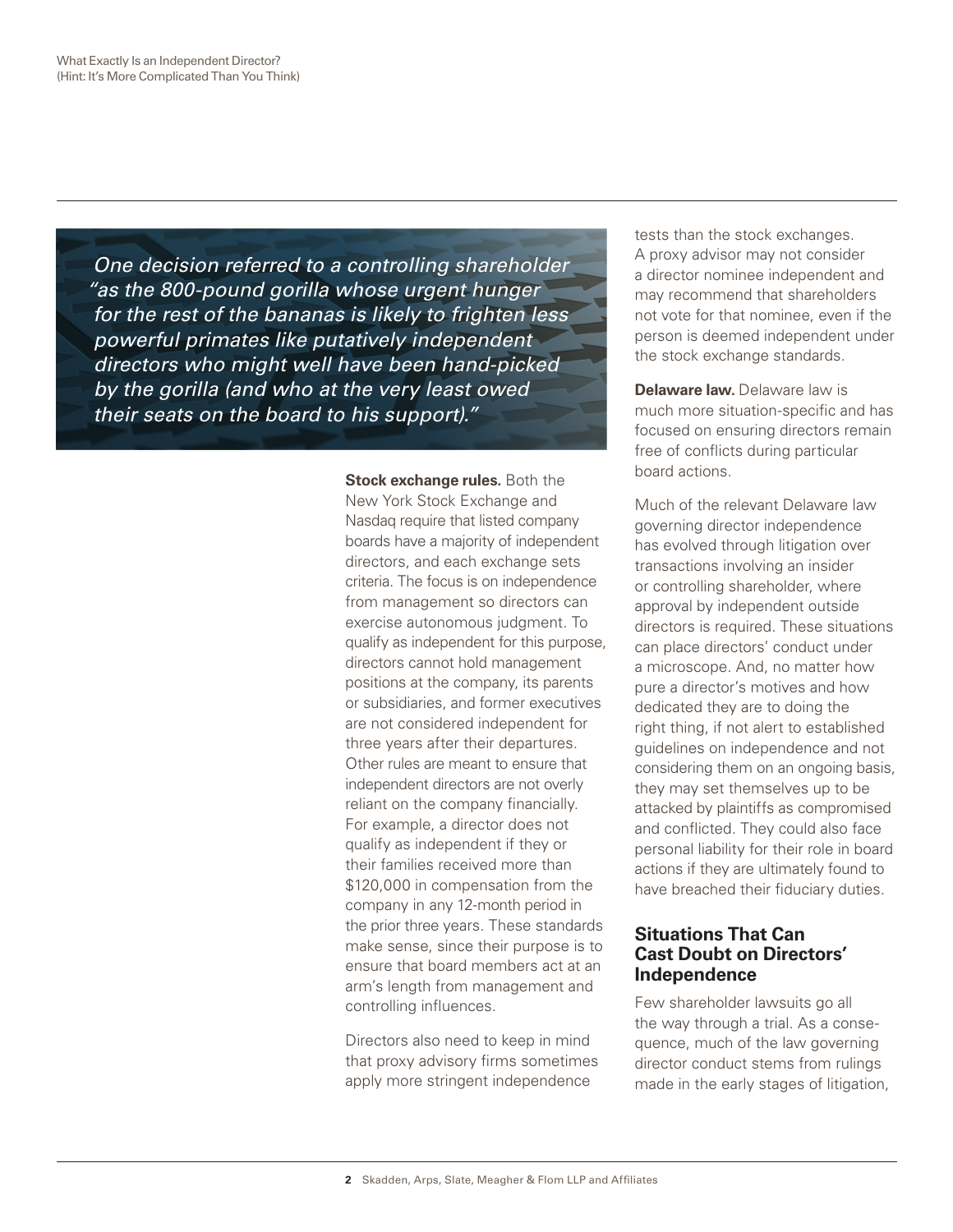where judges are not evaluating both sides' evidence but must accept the plaintiffs' allegations as true. That is, the court is only considering whether the facts the plaintiffs allege would be sufficient to undermine the directors' independence if proven at trial.

Even if the matter is ultimately resolved favorably for the directors, being named as a defendant in a shareholder suit is not ideal. Using news reports and corporate records demands, plaintiffs can — and regularly do frame detailed allegations that portray board decisions as compromised due to conflicts of interest or divided loyalties. You do not want to provide anyone ammunition by doing something that could be misconstrued as conflicted.

**Self-interest.** Cases involving conflict due to self-interest are relatively straightforward. For example, in one case, directors refused at the last minute to execute a restructuring agreement for their company unless it included a broad release and indemnity for the directors and majority shareholder. When a shareholder sued the directors for breach of fiduciary loyalty, a court refused to dismiss the case on the pleadings. (A possible solution: Leave the decision about the releases to newly-appointed independent directors who were not involved in the actions that gave rise to the claims and who are not defendants.)

**Relationships with interested parties.** Less obvious examples of potential conflicts involve multidimensional relationships between outside directors and interested parties — typically management or large shareholders.

Delaware courts have repeatedly focused on ongoing business and personal ties that could make it hard in practice for nominally independent directors to exercise truly independent judgment in the company's interest. Plaintiff's lawyers are adept at mustering details to make it appear that outside directors are so cozy with management or a controlling shareholder that they are not independent.

Several leading cases involve a CEO, board chair or controlling shareholder alleged to be on both sides of a transaction — where the director's company acquired a company in which the insider had a sizeable stake, for example. Other cases are styled as shareholder derivative suits, where the plaintiffs, suing in the company's name, argue that the board should have sued management for some action or failing. Relationships between directors and management typically are front and center in such litigation.

For veterans of the business and financial world, some of the ties courts have cited as undermining independence may seem routine and harmless. For example, the independence of venture investors on public company boards has been challenged because their ties to management are valuable in their own businesses.

– In one case, an outside director was a partner in a venture capital firm that invested in a sector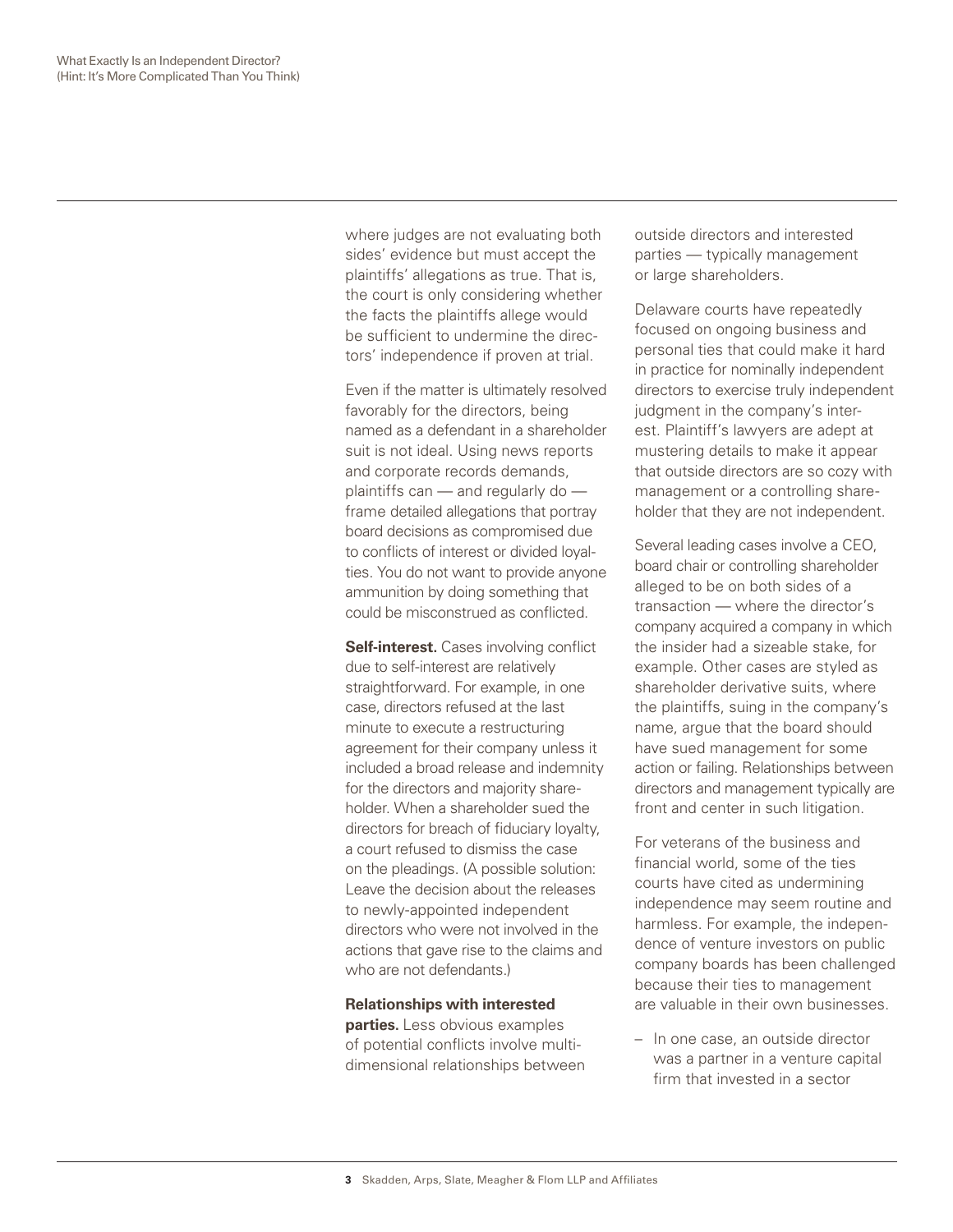where the company regularly made acquisitions, and the director also served on the board and was an investor in another business that was dependent on the company for an important approval. A court said the director might be reluctant to disagree with management for fear of losing his board seat.

– In another case, a court said that outside directors might not be independent of the founder and controlling shareholder where their venture capital firm invested in the company early on and held shared investments with the founder. Venture capitalists "compete to fund the best entrepreneurs," the court noted, adding that, while "[t]here is nothing wrong with that, these relationships can give rise to human motivations compromising the participants' ability to act impartially toward each other ... ."

Where directors have been named to several boards by the same interested party or shareholder, that has raised red flags for some courts and other observers:

– In a 2021 case involving a special purpose acquisition company (SPAC), the court noted that most of the outside directors had served on at least five other SPACs formed by the same sponsor, which the court said could suggest the directors might expect future board appointments. In addition, the sponsor had granted the directors founders' stock, the value of which would rise no matter what deal was consummated, while common shareholders would only benefit from a sound, well-priced acquisition.

- Similarly, where members of a special committee evaluated the acquisition of a business controlled by their company's chair, a court noted that one outside director had served on the boards of four companies controlled by the chair over two decades. Two other members of the special committee had also served as directors of other companies the chair controlled.
- A recent law review article noted that a group of 15 directors had served on 252 boards of bankrupt companies which were represented disproportionately by two law firms. The authors argued that such repeat players suffer from "structural bias," favoring the release of claims.

Directors should be mindful that serving on the board of a company with a long-time board chair, founder or controlling shareholder may give rise to scrutiny of transactions involving that person. Delaware judges have been attuned to the personal dynamics at such companies. Several decisions have cited newspaper and magazine articles portraying larger-than-life personalities. Reports that CEOs or chairs have a history of retribution against directors who opposed them have also been cited. For example:

– Where for five consecutive years, shareholders had voted against a compensation committee's recom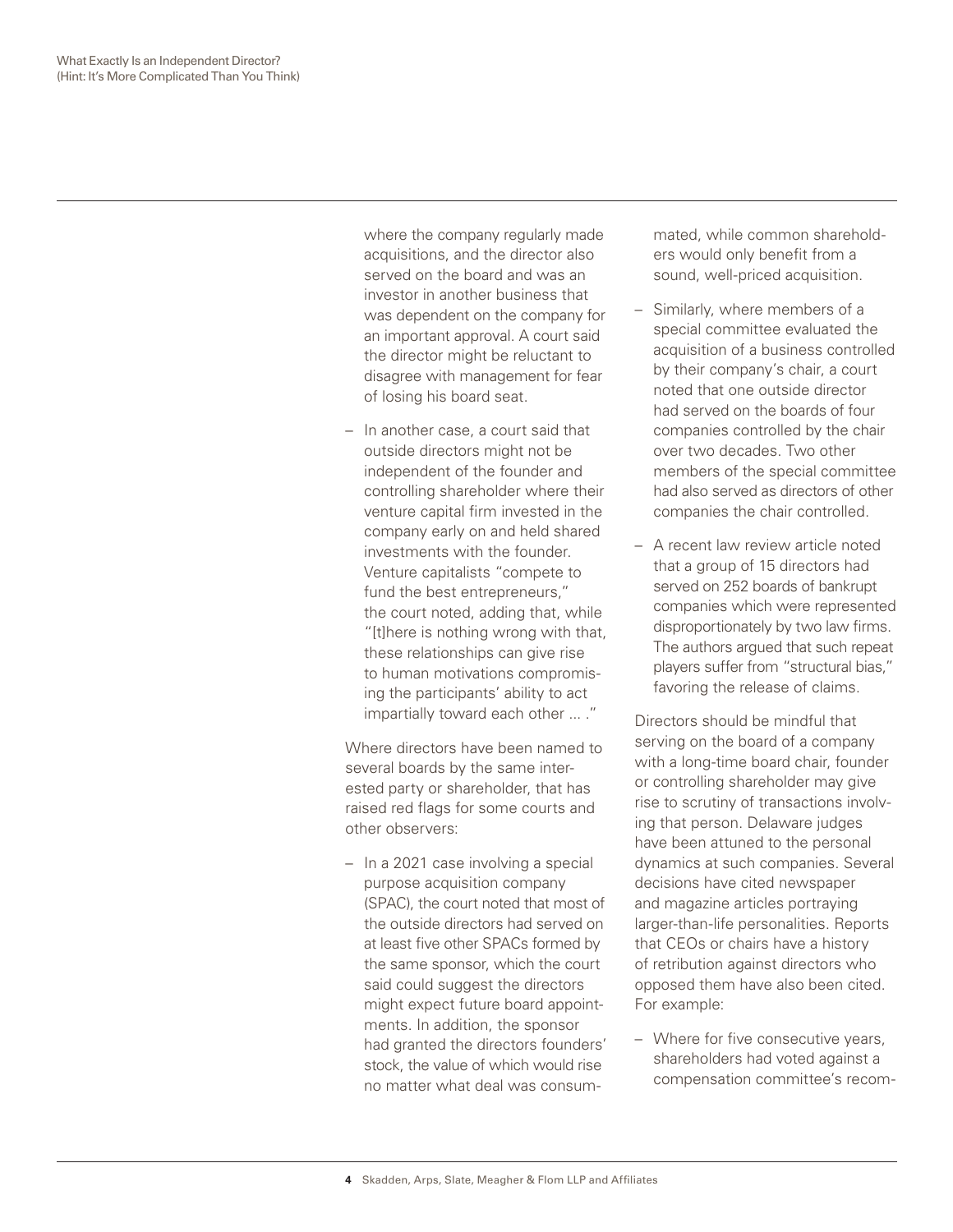Courts have allowed suits to go forward where plaintiffs alleged directors were not independent because they:

- $\Box$  were named to other unrelated corporate boards by the CEO, chair, controlling shareholder or financial sponsor.
- $\square$  served on the board of a college alongside the interested party, who was a major donor to the school.
- $\square$  were partners in a venture capital firm that invested in sectors where the company makes acquisitions.
- $\square$  shared investments or assets such as a private plane with the CEO, chair or controlling shareholder.
- $\Box$  received token benefits from an interested party, such as a private museum tour for relatives, while a transaction was under consideration.

mendations for executive pay, and a majority of noninterested shareholders repeatedly withheld their votes for the committee members who approved the pay packages, a Delaware court concluded that "the only reason these directors have not been forced to resign is [the CEO's] continuing support." That support could suggest the committee members were beholden to the CEO, the court said.

– In particularly colorful language, one decision referred to a controlling shareholder "as the 800-pound gorilla whose urgent hunger for the rest of the bananas is likely to frighten less powerful primates like putatively independent directors who might well have been hand-picked by the gorilla (and who at the very least owed their seats on the board to his support)."

Finally, personal interactions that might seem innocent and routine to successful business people, such as shared charitable interests and personal favors, may be fodder in litigation where director independence is at issue:

– The independence of two outside directors on a special committee was called into question where the company chair was a longtime member of the board at his alma mater alongside two of his company's directors, and he had donated tens of millions of dollars to the college, including large sums while one director held a senior admin-

istrative position at the school. The chair also arranged a private museum tour in London for the wife and daughter of one of the directors while the special committee was evaluating the transaction with him.

– An outside director who, with her husband, owned a small private plane with the company's controlling shareholder and former CEO, whose actions the board had approved, was likely too close to the CEO to be considered independent, the Delaware Supreme Court held. "Co-ownership of a private plane involves a partnership in a personal asset that is not only very expensive, but that also requires close cooperation in use, which is suggestive of detailed planning indicative of a continuing, close personal friendship …" the court said, "the type of very close personal relationship that, like family ties, one would expect to heavily influence a human's ability to exercise impartial judgment."

## **Conclusion**

The takeaway is that outside directors need to closely monitor their independence and understand that the term can mean different things for different purposes.

A director who qualifies as independent to sit on an audit or compensation committee may not be deemed so when it comes to approving a transaction with an insider or assessing a shareholder demand to bring litigation